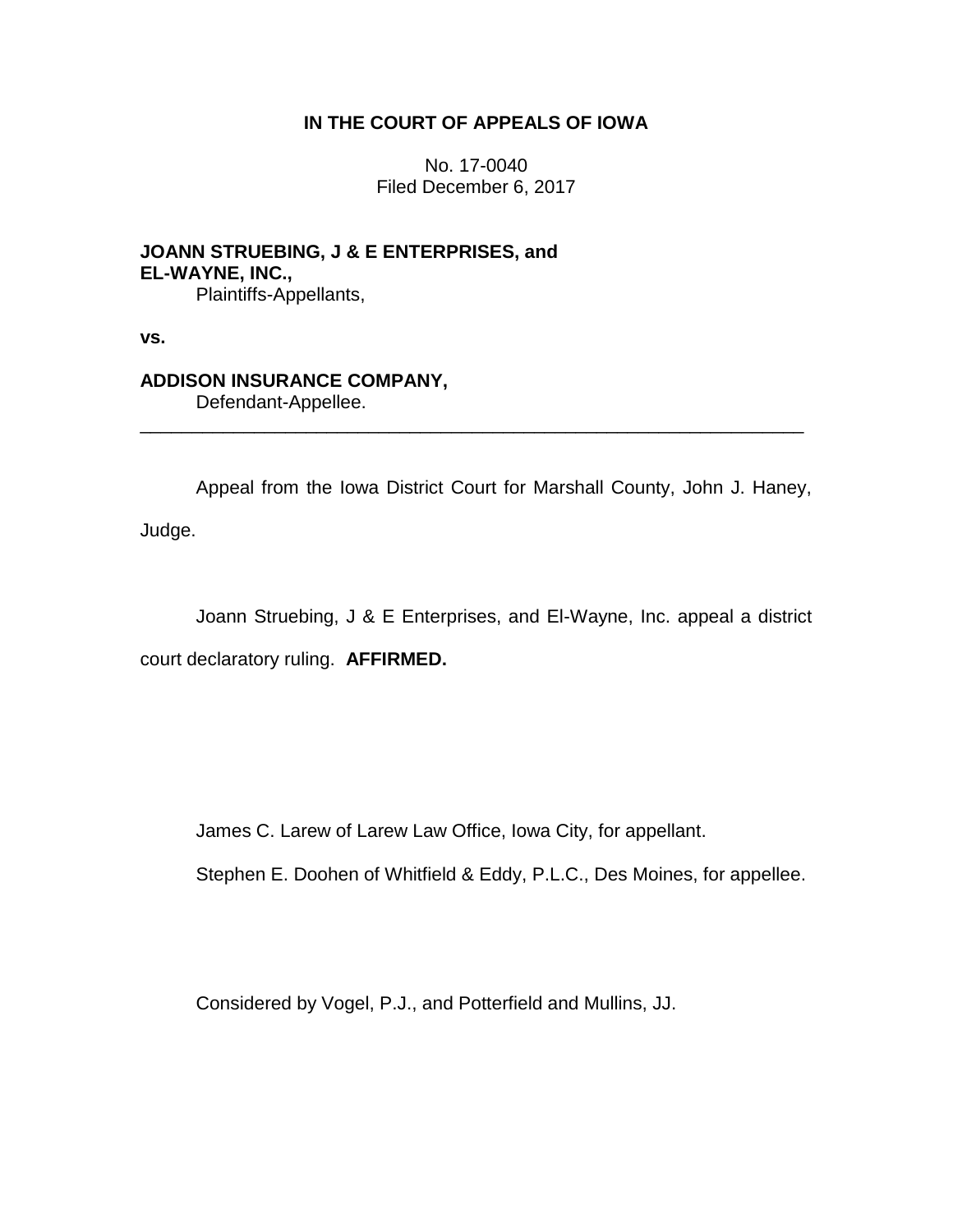## **MULLINS, Judge.**

Joann Struebing, J & E Enterprises, and El-Wayne, Inc. (collectively referred to as Struebing) sued Addison Insurance Company claiming property damage by fire and subsequent property damage by rain constituted two separate losses under an insurance policy and arguing Addison wrongly applied the policy term "Actual Cash Value" (ACV) when it paid for the loss. Struebing appeals contending the district court erred in (1) concluding the two purportedly separate casualty losses constituted only one covered cause of loss under her insurance policy and therefore denying her breach-of-contract claim and (2) defining ACV to mean market value.

Struebing was the owner of a multi-unit apartment complex. Addison issued a policy insuring the property against casualty loss; the policy limit on the structure itself was just over \$320,000, and the term of the relevant policy ran from June 1, 2012, through June 1, 2013. On April 7, 2013, a fire occurred in the upper level of the building. In order to extinguish the fire, firefighters were required to cut a hole in the roof. Eight of the apartment units in the complex, all on the upper floor, and some of the common areas were damaged by the fire.

Struebing filed a claim with Addison. Temporary repairs were made to the roof, and a contractor recommended replacement of the entire roof. In late April, Struebing contracted with a roofing company to have the roof replaced. Addison's adjuster directed Struebing to hold off on replacing the roof pending its full assessment of the damage.

2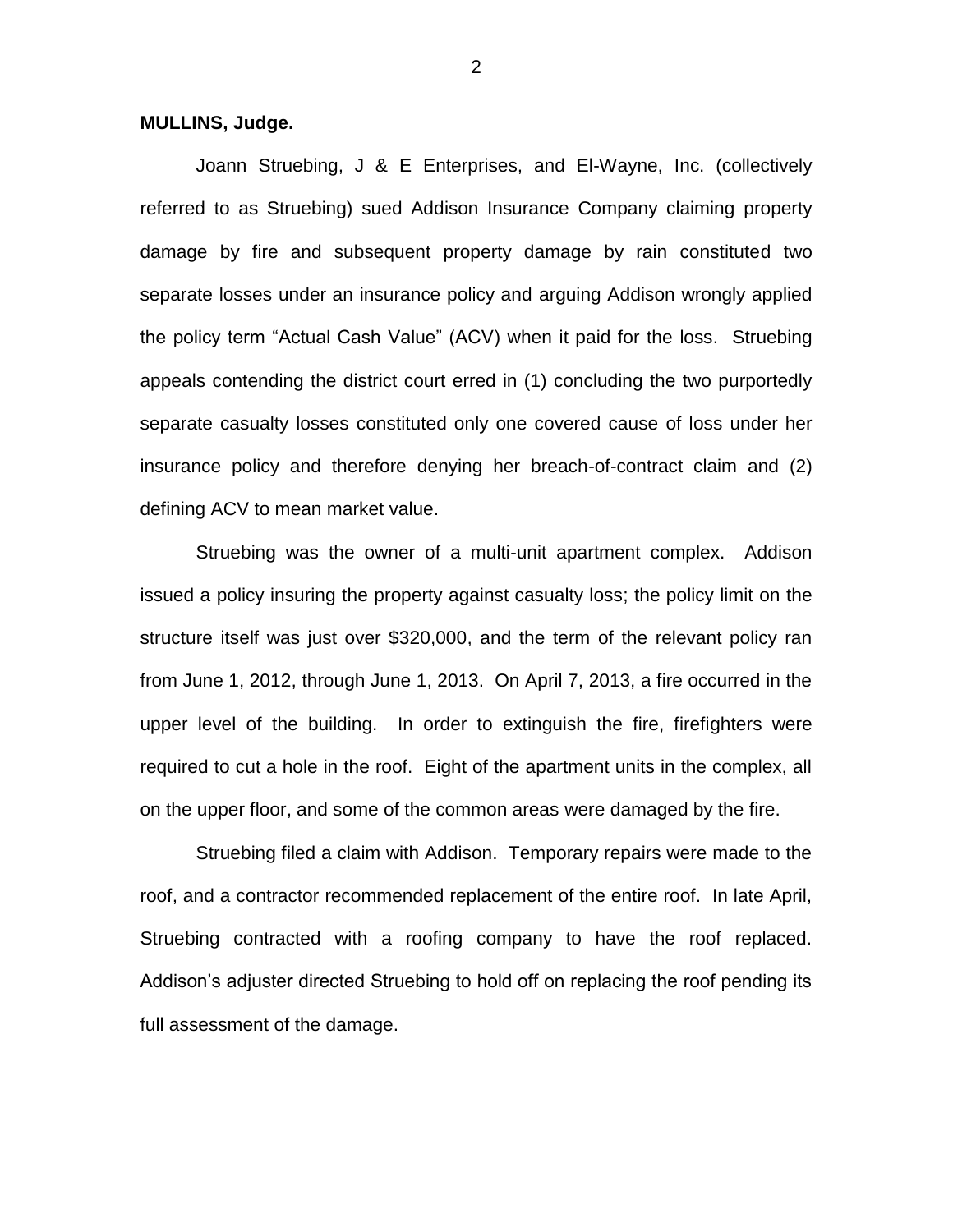On May 25 and 26, the geographic area where the property was located experienced "torrential rains." The temporarily-repaired roof succumbed to the rainfall and the entire building suffered water damage.

Addison subsequently assessed the damage resulting from the April 7 fire as a total loss. Addison had the property appraised, and an appraiser concluded the property's value just before the fire to be \$254,000.00. On June 4, Addison paid Struebing the entire appraisal amount. Addison denied Struebing's subsequent attempts to receive a separate payout for damage caused by the rainstorm, maintaining both occurrences amounted to a single covered cause of loss under the insurance policy.

On April 7, 2014, Struebing filed suit, alleging breach of contract and bad faith on the part of Addison. Struebing filed an amended petition in November 2015 additionally seeking a declaratory judgment that the fire and rain damage amounted to two separate covered causes of loss, thus entitling her to a second payout under the policy. In its answer to the amended petition, Addison counterclaimed for a declaratory judgment that only one covered loss existed and the property's market value should be used to value the loss.

In March 2016, Struebing moved for partial summary judgment on the issue of number of covered causes of loss. Shortly thereafter, Addison also moved for partial summary judgment on the issues of valuation and number of covered causes of loss. In April, Struebing moved for the appointment of an appraisal umpire to serve on an appraisal panel for the purpose of valuation of the loss or losses. *See* Iowa Code § 515.109(6)(a) (2014) (requiring fireinsurance contracts to contain a provision regarding appointment of appraisal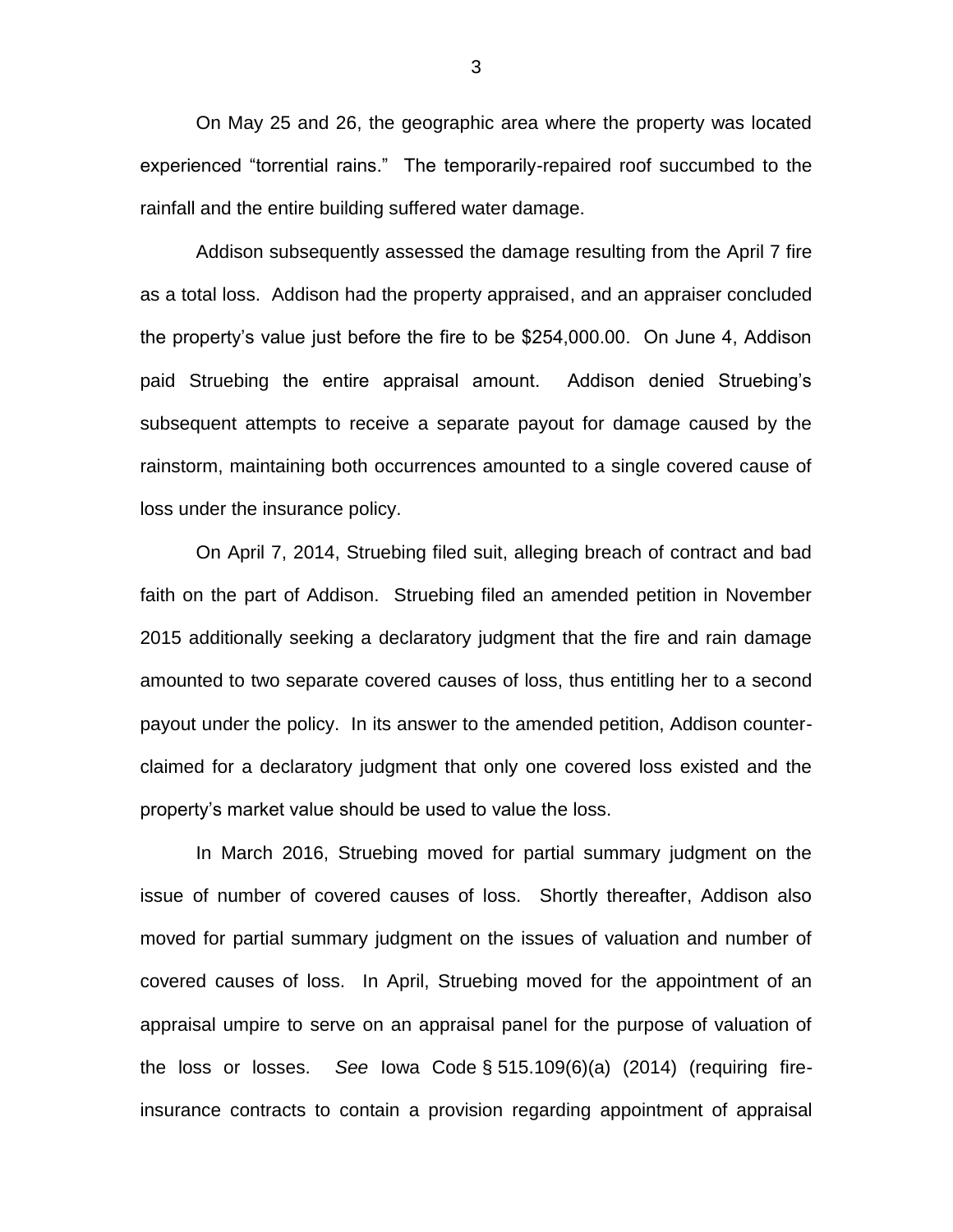panel and umpire). In June, the district court entered a declaratory ruling and concluded, (1) based on "the policy language and applicable law, the rain damage must be considered as part of the original fire occurrence" and (2) the property's market value should be used for purposes of valuation. The court also appointed an appraisal umpire and granted Addison summary judgment on Struebing's bad-faith claim. Struebing applied for an interlocutory appeal of this ruling, but the supreme court denied her application.

In November, the appraisal panel, which consisted of the umpire and two appraisers, submitted its appraisal to the court. The panel concluded, "The fair market value of the premises which is the subject of this litigation immediately prior to the fire occurring on April 7, 2013 is \$302,616." The parties subsequently stipulated that Addison tendered the difference between the amount previously paid for damage to the structure and the amount of the appraisal award. In December, based on this course of events, the district court issued a final order dismissing Struebing's breach-of-contract claim. As noted, Struebing appeals.

Because Struebing challenges rulings made by way of a declaratory judgment in an action at law, our review is for legal error. *Van Sloun v. Agan Bros., Inc.*, 778 N.W.2d 174, 178–79 (Iowa 2010). We also review the district court's interpretation of an insurance policy for legal error. *Nat'l Sur. Corp. v. Westlake Invs., LLC*, 880 N.W.2d 724, 731 (Iowa 2016). Determination of Struebing's argument on appeal turns on the language contained in the insurance policy. *See Boelman v. Grinnell Mut. Reins. Co.*, 826 N.W.2d 494, 501–02 (Iowa 2013).

4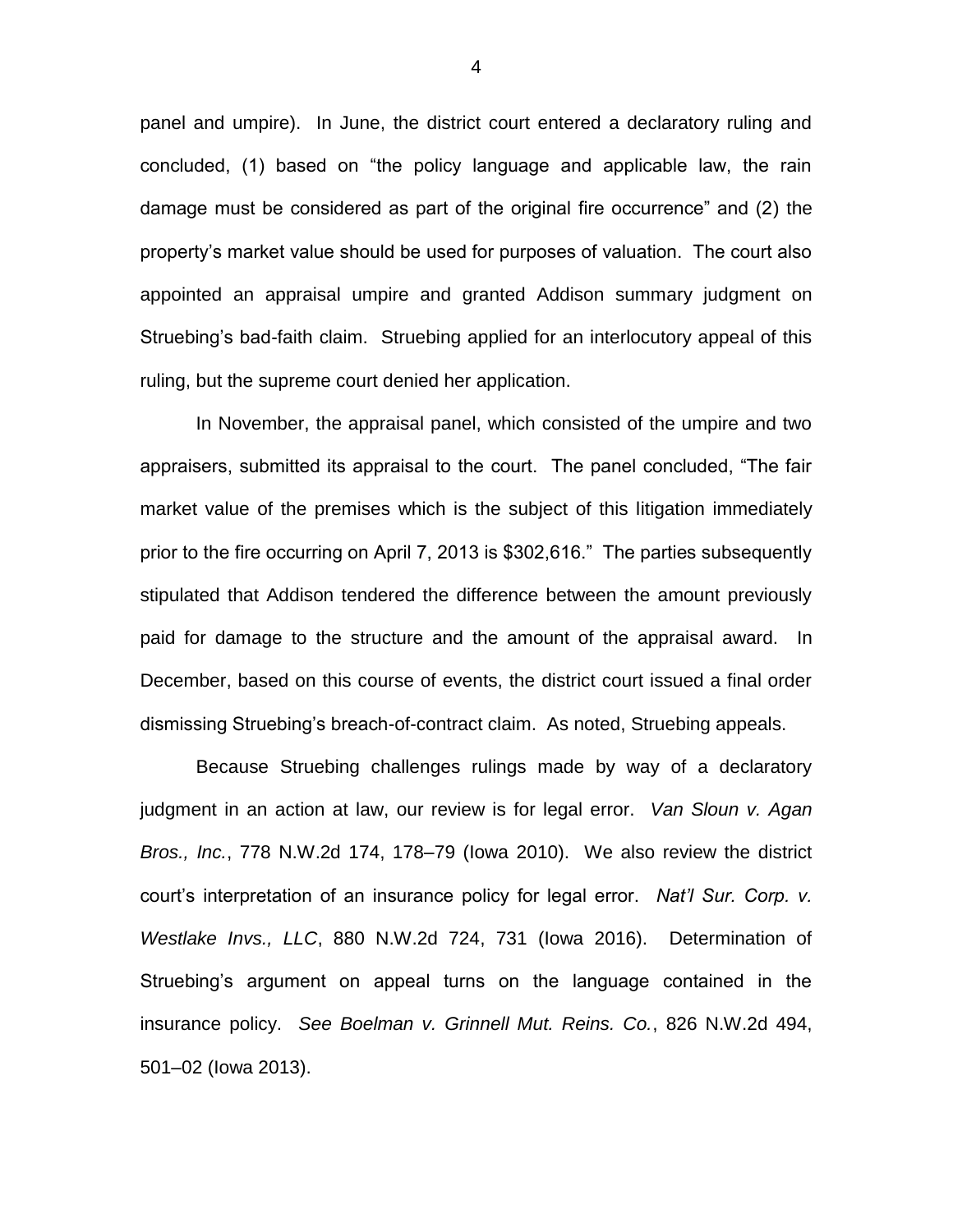First, Struebing argues she should receive payment for two separate causes of loss—one for the damage caused by fire and another for damage caused by rain—and the district court erred in concluding the two separate occurrences constituted only one covered cause of loss under her policy. The policy documents expressly provide Addison "will not pay for loss of or damage to . . . [t]he interior of any building or structure . . . caused by or resulting from rain . . . unless . . . [t]he building or structure first sustains damage by a Covered Cause of Loss to its roof or walls through which the rain . . . enters." It is undisputed that the April 7, 2013 fire was a covered cause of loss. The district court concluded the policy

provides that rain damage is only covered if the building or structure first sustains damage by a covered cause of loss. In this instance, the fire was a covered cause of loss and the subsequent rain damage would therefore be considered part of the first occurrence for purposes of coverage under the policy. The policy groups these together as one covered occurrence and allows the water damage from the rain to be included when calculating the amount of loss the insurance company should cover. . . . Based upon the facts presented, the policy language and applicable law, the rain damage must be considered as part of the original fire occurrence.

Based upon our review of the plain and unambiguous language of the policy, we agree with the district court that the successive fire and rain damage amounted to component parts of one covered cause of loss and affirm on this issue without further opinion pursuant to Iowa Court Rule 21.26(d).

Next, Struebing contends the district court erred in defining ACV to mean market value. This argument, however, is based on Struebing's premature assumption that this court would rule in her favor on her first argument. She generally concedes that defining ACV to mean market value under the policy is